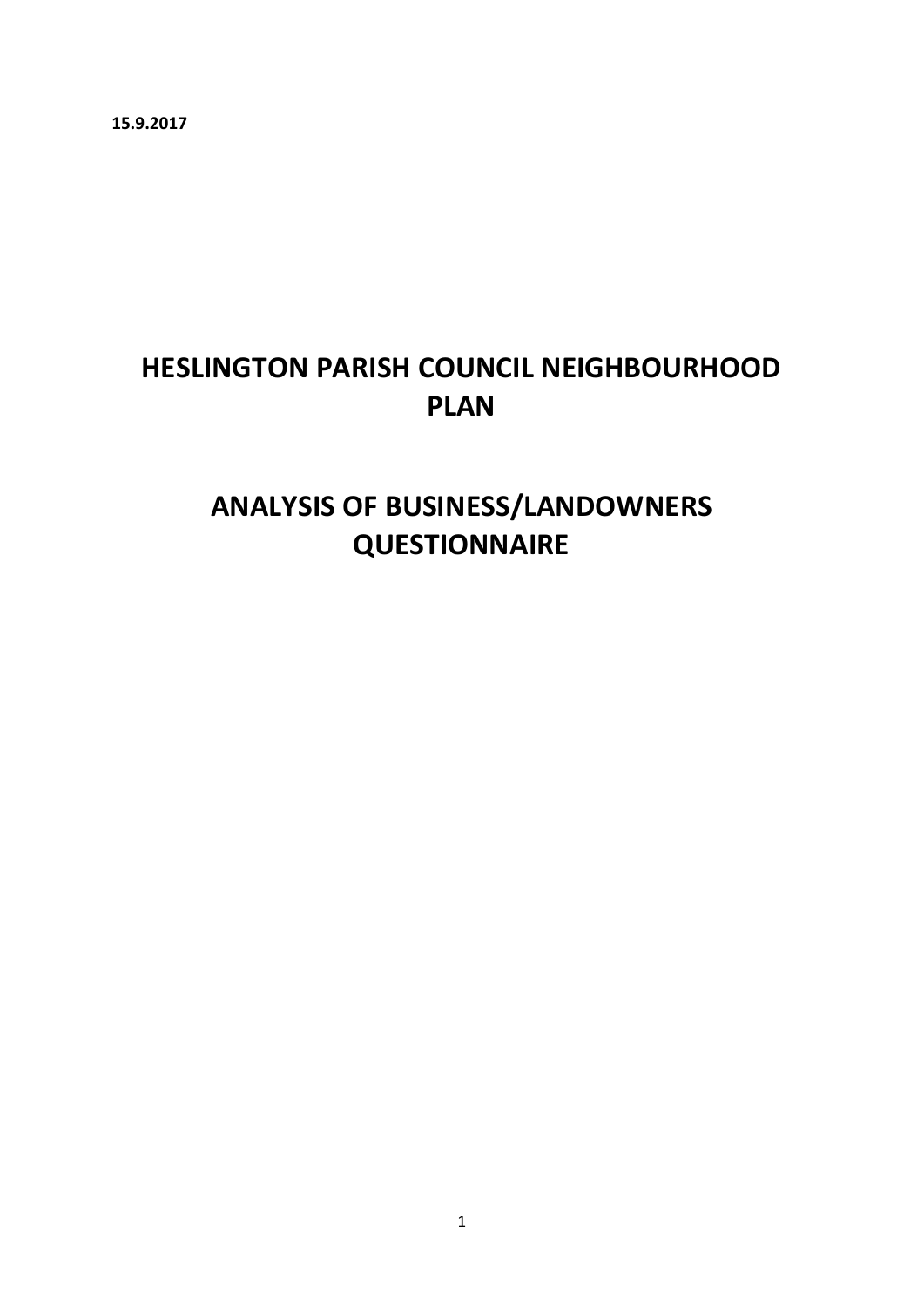# **HESLINGTON PARISH COUNCIL NEIGHBOURHOOD PLAN BUSINESS/LANDOWNERS QUESTIONNAIRE**

### **ANALYISIS OF RESPONSES**

### **How was the survey conducted?**

A single copy of the paper version of the questionnaire was delivered to businesses and landowners in the Parish (180 questionnaires). We attempted to contact every eligible business or landowner (excluding domestic properties, but including farms), based on information provided by CYC, the University of York, and the York Science Park. A stamped addressed envelope was provided for responses. Business and landowners were given six weeks to respond, but all late submissions were included in the analysis.

### **Response rate and methods of analysis**

39 questionnaires were returned, an overall response rate of 21.7%. Response rates for specific segments of the community were as follows: *Questionnaires distributed Returned % Return* Businesses/Science Park 153 27 (17.6%) Working farms 8 2 (25,0%) Major landowners 5 5 3 (60.0%)

Other village and parish 14 7 (50.0%)

The responses were analysed by Sir John Lawton (a retired natural scientist) with additional input from Lady Dot Lawton (a retired data-analyst).

# **WHAT KIND OF BUSINESSES ARE THERE IN THE PARISH?**

**Responses**

### **(Q1) What does your business/company do?**

| 6              |
|----------------|
| 4              |
| 4              |
| 3              |
| 3              |
|                |
| $\mathfrak{p}$ |
|                |
| 2              |
|                |
|                |
|                |
|                |
| 5              |
|                |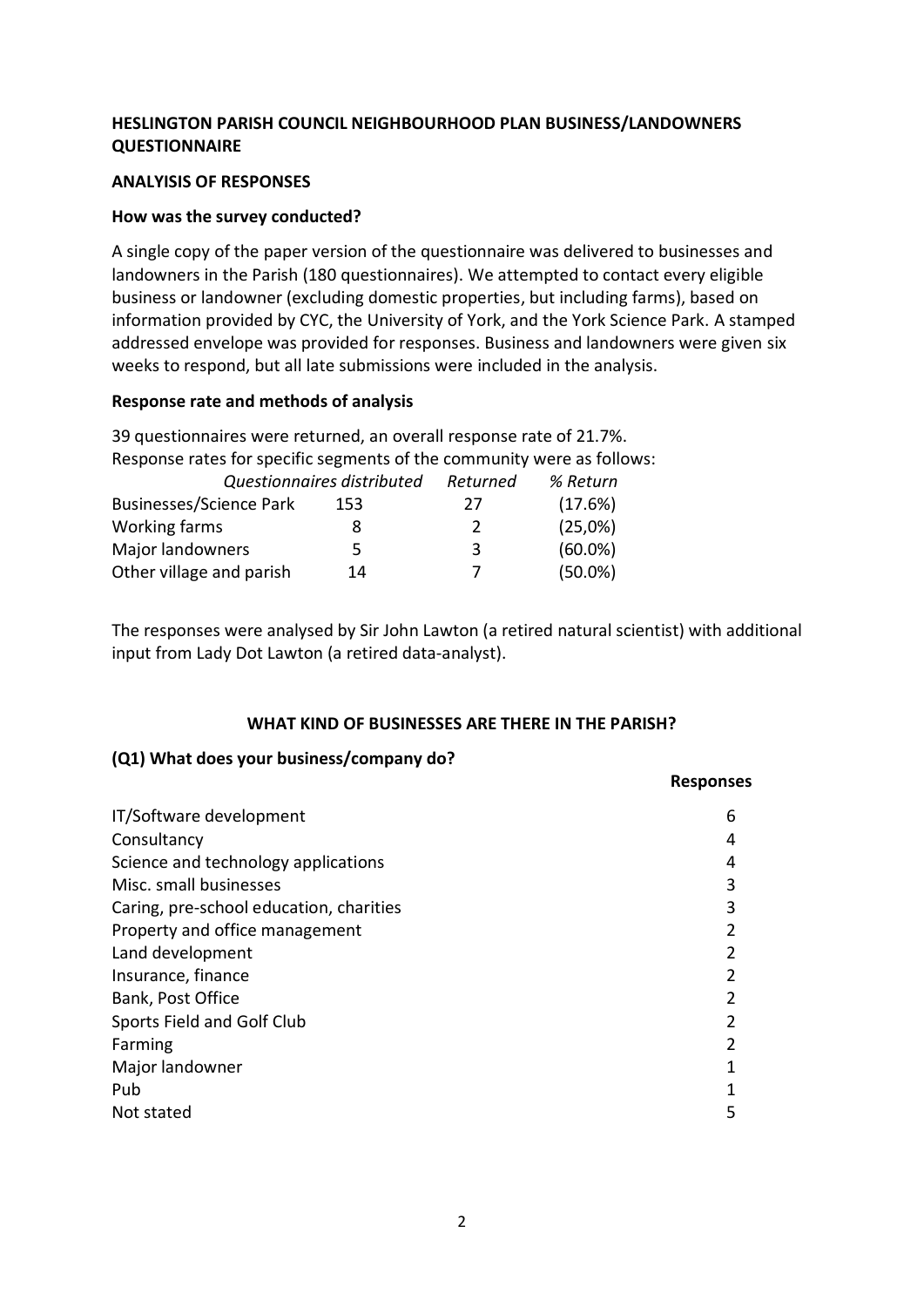### **CHARACTERISTICS OF THE BUSINESSES**

# **(Q3) Are your business premises?:**

| Rented/Leased                       | 27 (69.1%) |
|-------------------------------------|------------|
| Owned                               | 8 (20.5%)  |
| Both owned & rented/leased 2 (5.1%) |            |
| Other (unspecified)                 | 1(2.6%)    |
| Nil return                          | 1(2.6%)    |

# **(Q4) How long have you run your business from this location?**

| Less than 1 year   | 7 (17.9%)  |
|--------------------|------------|
| 1-3 years          | 8(20.5%)   |
| 4-7 years          | 8(20.5%)   |
| 7-10 years         | 1(2.6%)    |
| More than 10 years | 15 (38.4%) |

# **(Q5) How many full-time employees do you have?**

| None         | 6(15.4%)   |
|--------------|------------|
| Up to $5$    | 18 (46.1%) |
| Up to 10     | $2(5.1\%)$ |
| More than 10 | 4(10.2%)   |
| More than 20 | 5(12.8%)   |
| More than 40 | 4(10.2%)   |
|              |            |

### **(Q6) How many part-time employees do you have?**

| None         | 16 (41.0%) |
|--------------|------------|
| Up to $5$    | 14 (35.8%) |
| Up to $10$   | 7 (17.9%)  |
| More than 10 | 1(2.6%)    |
| More than 20 | O          |
| More than 40 | 0          |
| Nil return   | 1(2.6%)    |

### **(Q7) Does your business use self-employed staff?**

| No           | 25 (64.0%) |
|--------------|------------|
| Up to $5$    | 10 (25.6%) |
| Up to 10     | 2(5.1%)    |
| More than 10 | O          |
| More than 20 | 1(2.6%)    |
| More than 40 | 1(2.5%)    |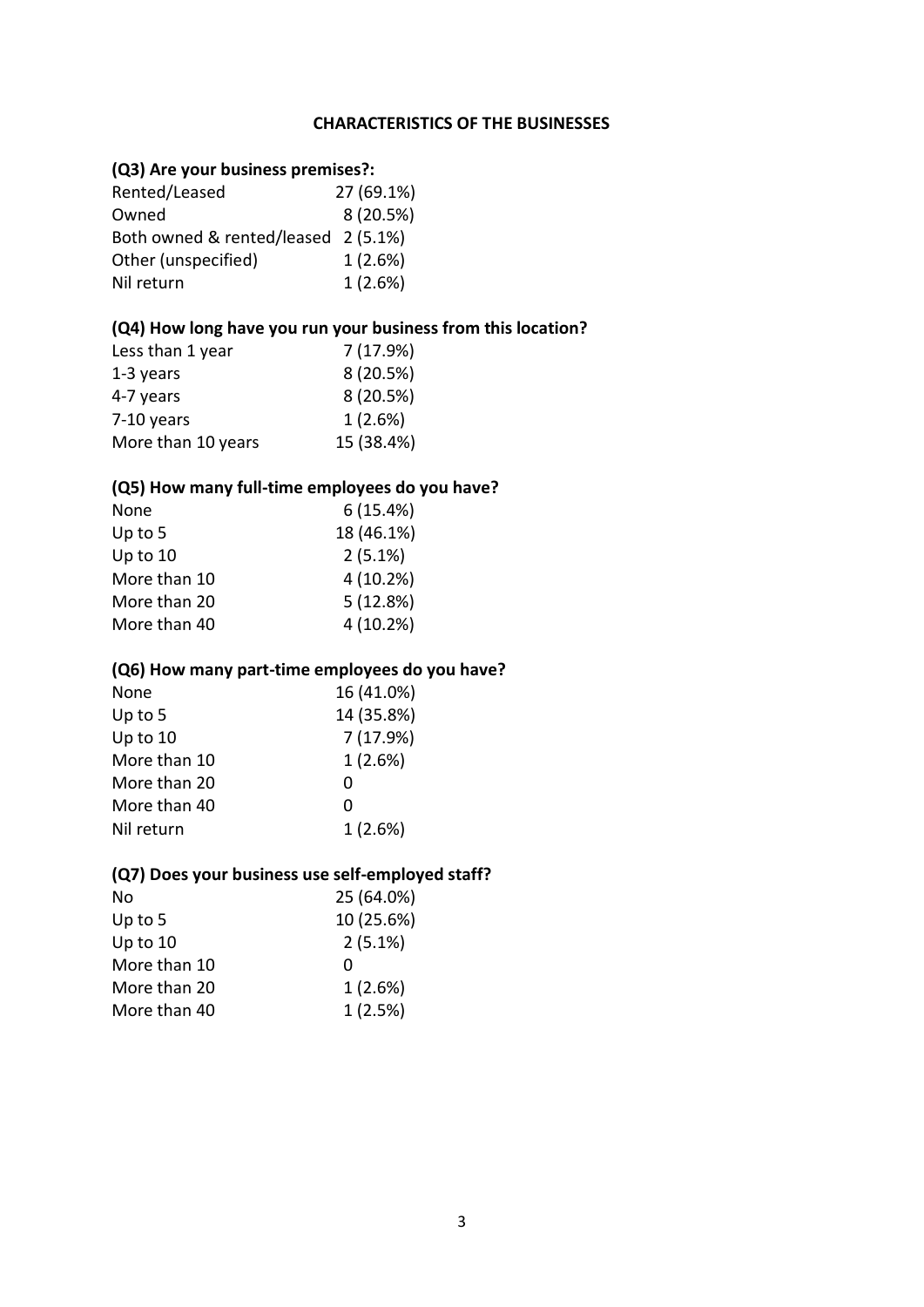### **(Q9) Do you consider your business as?**

| <b>SME</b>           | 18 (46.1%) |
|----------------------|------------|
| Owner/proprietor run | 12 (30.7%) |
| Multi-national       | 4 (10.2%)  |
| National chain       | 1(2.6%)    |
| Large independent    | O          |
| Other                | 2(5.1%)    |
| Nil return           | 2(5.1%)    |
|                      |            |

## **PRESENT AND FUTURE STAFFING**

### **(Q10) Are you considering expanding the workforce over the next five years?**

| Maybe | 16 (41.0%) |
|-------|------------|
| Yes   | 15 (38.4%) |
| No    | 8(20.5%)   |

### **(Q11) Are you currently recruiting?**

| No         | 25 (64.0%) |
|------------|------------|
| Yes        | 13 (33.3%) |
| Nil return | 1(2.6%)    |

#### **(Q12) Do you have an established Apprenticeship programme?**

| No         | 29 (74.2%)  |
|------------|-------------|
| Yes        | $9(23.0\%)$ |
| Nil return | 1(2.6%)     |

# **(Q15) Do you operate shift or flexi-hours arrangements?**

**(More than one response allowed on each questionnaire)**

| Days only       | 25 (47.3%) |
|-----------------|------------|
| Early/lates     | 6(11.3%)   |
| Weekends        | 6(11.3%)   |
| 7-days          | 5(9.5%)    |
| <b>Nights</b>   | 2(3.8%)    |
| Other (various) | 4(7.6%)    |
| Nil return      | 5(9.5%)    |
|                 |            |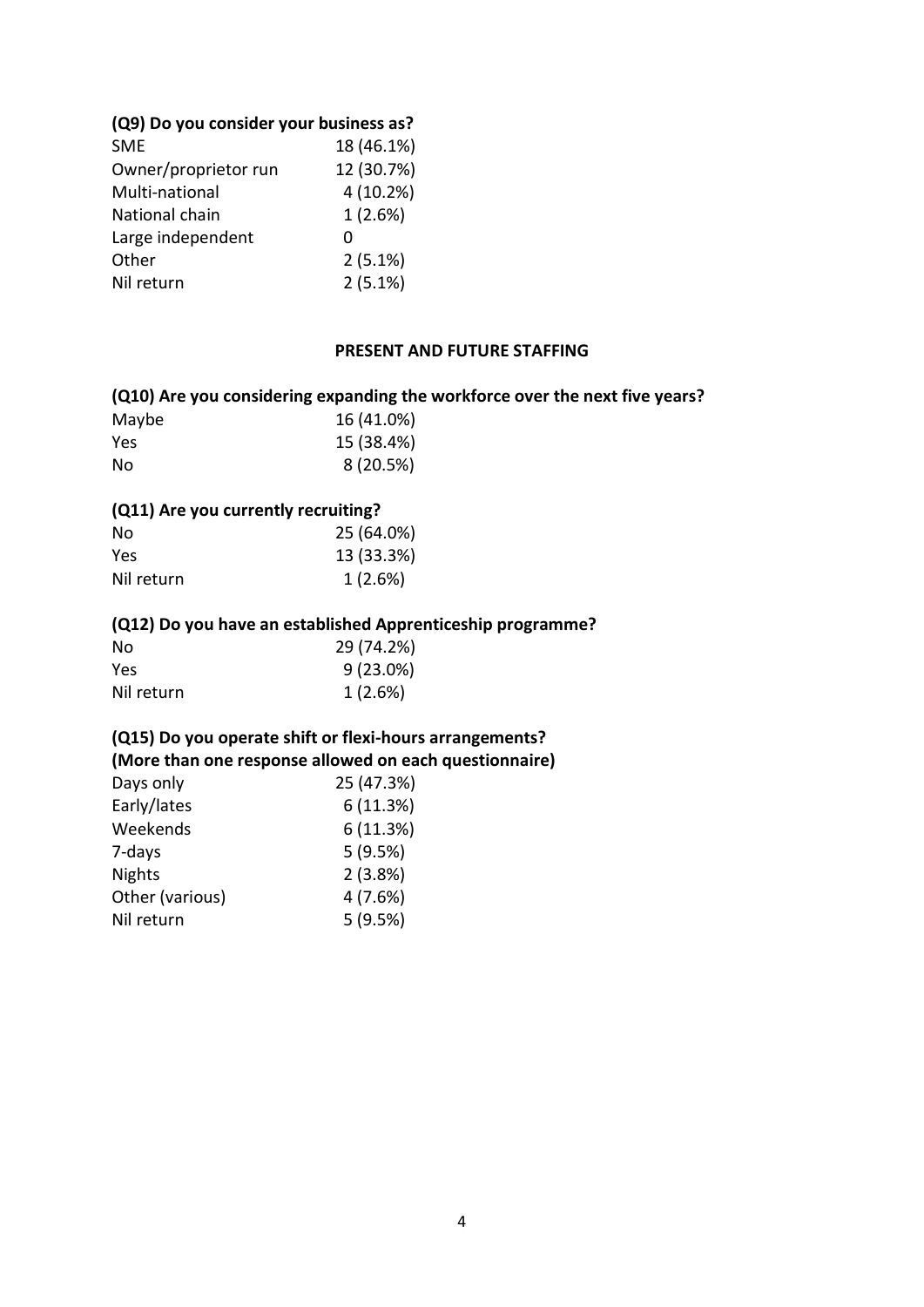# **TRAVEL TO WORK**

# **(Q8) What percentage of your employees normally work from home?**

| 24 (61.4%) |
|------------|
| 5(12.8%)   |
| ი          |
| 1(2.6%)    |
| O          |
| 3(7.7%)    |
| 2(5.1%)    |
| 4 (10.2%)  |
|            |

# **(Q13) How do your employees get to work?**

### **(More than one response allowed on each questionnaire)**

| Car/van        | 36 (39.2%) |
|----------------|------------|
| Cycle          | 25 (27.3%) |
| Walk           | 16 (17.4%) |
| Bus            | 12 (13.1%) |
| Not applicable | 2(2.2%)    |
| Nil return     | 1(1.1%)    |

### **Q14) Do the majority of your employees:?**

| Live within 30 minutes travel to work | 28 (71.2%) |
|---------------------------------------|------------|
| Commute more than 30 minutes to work  | 7(17.9%)   |
| "Half and half"                       | 1(2.6%)    |
| Not applicable                        | 1(2.6%)    |
| Nil return                            | $2(5.1\%)$ |
|                                       |            |

### **(Q16) Do you have enough parking for all your employees?**

| Yes always                                                 | 17 (43.5%) |
|------------------------------------------------------------|------------|
| Could use more                                             | 11 (28.2%) |
| No, never enough                                           | 6(15.4%)   |
| Need more for visitors, clients, deliveries etc. 4 (10.2%) |            |
| Could use less                                             |            |
| Not applicable                                             | 1(2.6%)    |

# **(Q17) Do you share parking with residents/visitors to Heslington area?**

| 22 (56.3%) |
|------------|
| 15 (38.4%) |
| $1(2.6\%)$ |
| 1(2.6%)    |
|            |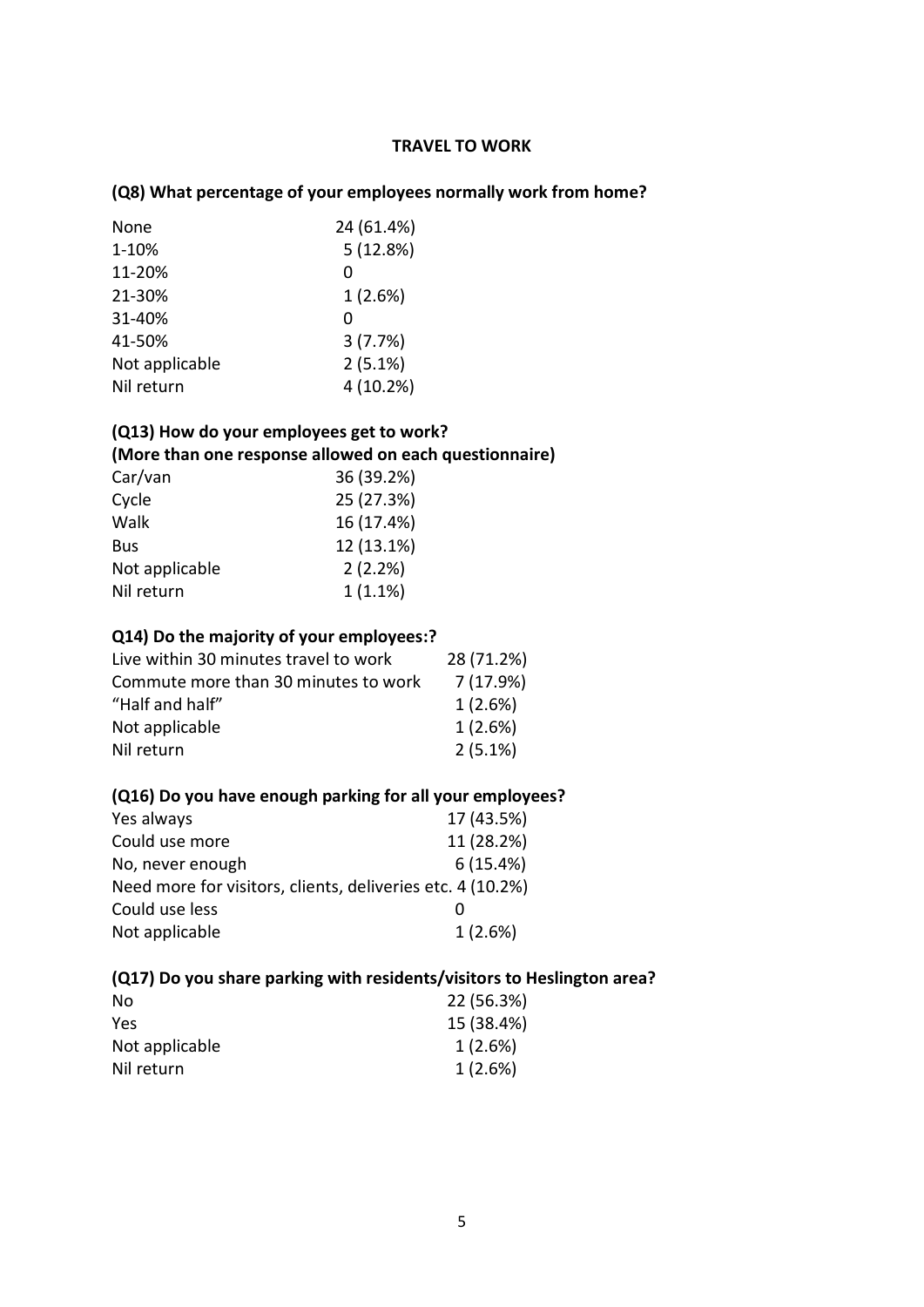### **PROBLEMS**

|                                   |            | (Q18) Do you have problems with vandalism, theft, break-ins, or other criminal offences? |
|-----------------------------------|------------|------------------------------------------------------------------------------------------|
| No                                | 32 (81.9%) |                                                                                          |
| Yes                               | 6(15.4%)   |                                                                                          |
| Not applicable                    | 1(2.6%)    |                                                                                          |
| With the following examples:      |            |                                                                                          |
| NatWest ATM theft October 2015    |            | 2                                                                                        |
| Trespassers                       |            | $\overline{2}$                                                                           |
| Barclays Bank broken window       |            | 1                                                                                        |
| Occasional (low level) vandalism  |            | 1                                                                                        |
| <b>Broken bottles</b>             |            | 1                                                                                        |
| (Q19) Do you have problems with?: |            |                                                                                          |
| Litter                            | 5          |                                                                                          |
| <b>Noise</b>                      | 5          |                                                                                          |
| Lighting (poor)                   | 2          |                                                                                          |
| Other (e.g. fly-tipping)          | 3          |                                                                                          |
| None of the above                 | 28         |                                                                                          |
| Not applicable                    | 1          |                                                                                          |

### **PROS & CONS OF HESLINGTON AS A LOCATION**

# **(Q20) What was the main reason for choosing to run your business from Heslington?**

| Location, including facilities and transport links | 13 (25.0%) |
|----------------------------------------------------|------------|
| Involvement with, and access to University         | 11 (21.1%) |
| <b>Science Park</b>                                | 5(9.6%)    |
| Quality of environment/beauty of area              | 5(9.6%)    |
| Historical ties to Heslington and/or York          | 5(9.6%)    |
| Proximity to home/convenience                      | 3(5.8%)    |
| Business or job became available                   | 2(3.8%)    |
| Other                                              | 2(3.8%)    |
|                                                    |            |
| Nil return                                         | 5(9.6%)    |
| Not applicable                                     | 1(1.9%)    |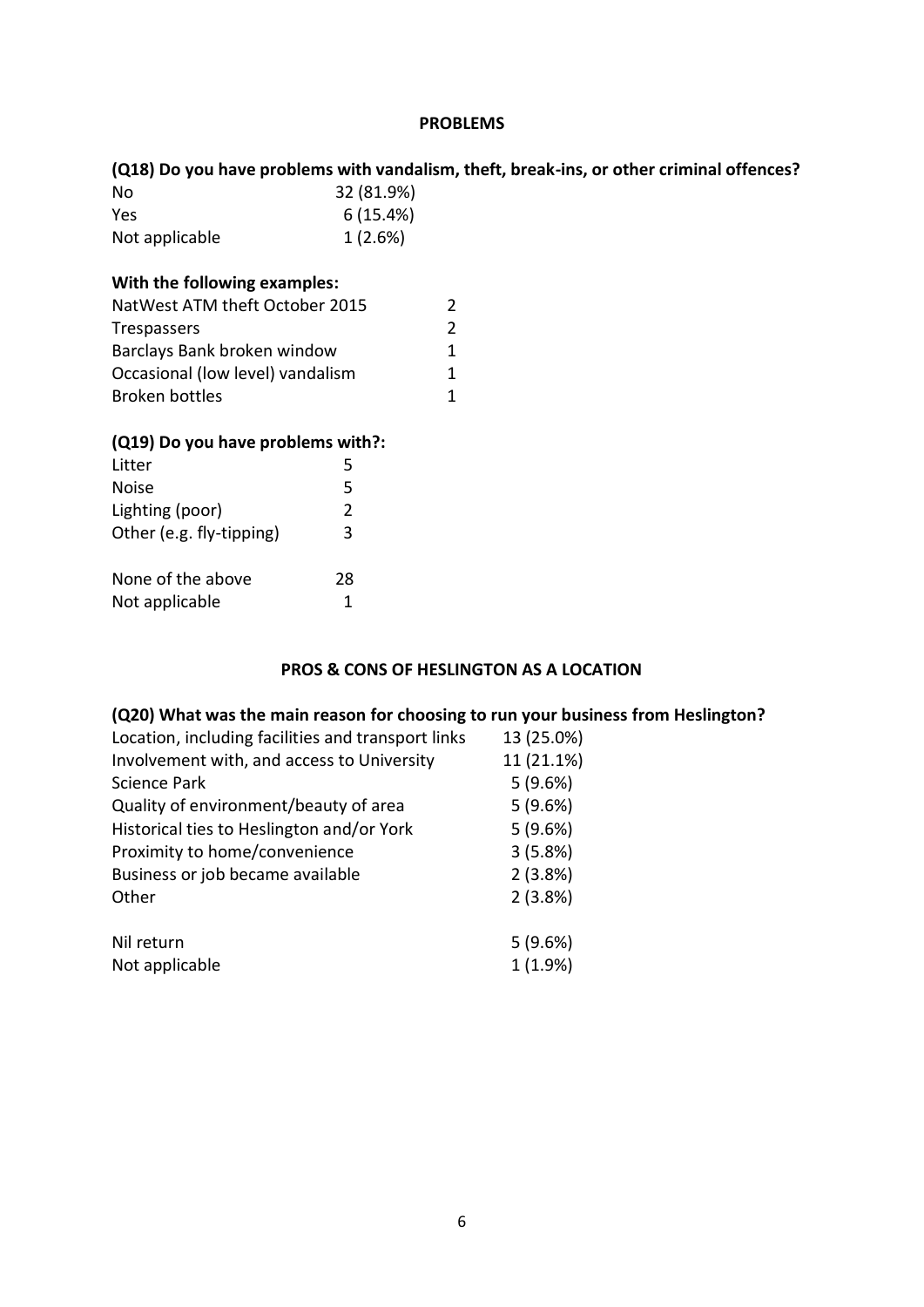# **(Q21) Does your business access the skills, facilities or services of, or employ any people from, the University of York?**

| Yes            | 20 (51.2%) |
|----------------|------------|
| No             | 13 (33.3%) |
| Nil return     | 4(10.2%)   |
| Not applicable | $2(5.1\%)$ |

| With the following advantages for those answering "yes": |   |
|----------------------------------------------------------|---|
| Access to a knowledgeable, well educated work-           |   |
| force or potential employees                             | q |
| Pleasant campus, Science Park and sports facilities      | 5 |
| Access to student interns and volunteers                 | 5 |
| Access to expertise                                      | 1 |
| Close to home                                            | 1 |

| With few disadvantages specifically identified: |  |
|-------------------------------------------------|--|
| Traffic and parking problems                    |  |
| Insufficient space for expansion                |  |

# **(Q22) How will the major housing developments (as proposed in the Draft City of York Local Plan) impact on your business?**

| <b>Advantages identified:</b>  |   |  |
|--------------------------------|---|--|
| More clients/customers/members | 6 |  |
| More accommodation for staff   | 5 |  |
| More potential employees       |   |  |
| "Good for our business"        |   |  |
| Reduced commuting time         |   |  |
| "Little or none"               |   |  |

# **Disadvantages identified:**

| Increased traffic congestion and parking problems | 12 |
|---------------------------------------------------|----|
| <b>Building encroachment</b>                      | 1  |
| Increase in trespassers                           | 1  |
| Loss of farmland                                  | 1  |
| May need more space for recreation                | 1  |
| Increased commuting time                          | 1  |
| "None"                                            | 5  |
|                                                   |    |
| Plus:                                             |    |

| Not aware of what is in Local Plan |  |
|------------------------------------|--|
| Nil return                         |  |
| Not applicable                     |  |
|                                    |  |